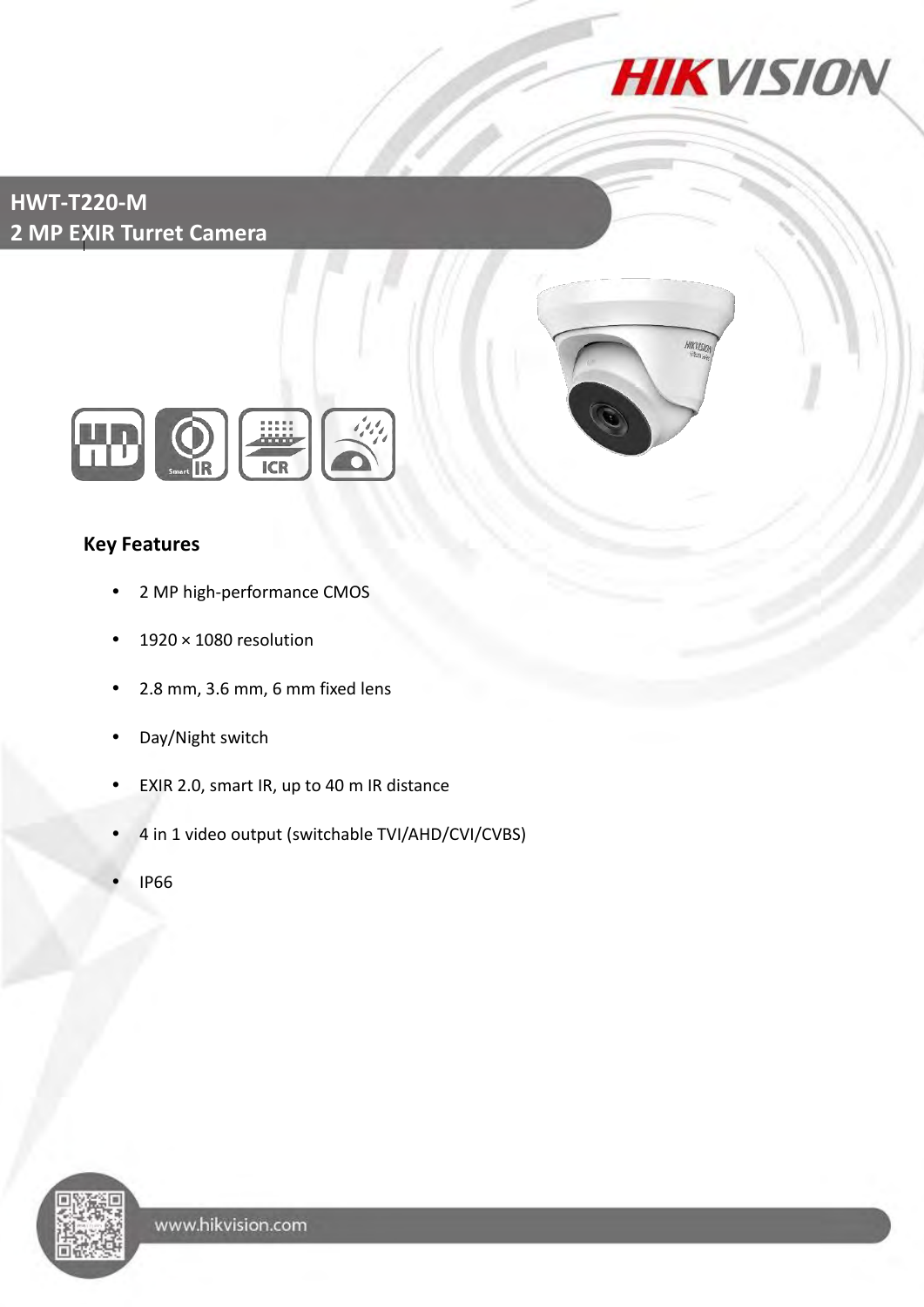

# **Specifications**

| Camera                      |                                                                              |
|-----------------------------|------------------------------------------------------------------------------|
| Image Sensor                | 2 MP CMOS image sensor                                                       |
| Signal System               | PAL/NTSC                                                                     |
| Resolution                  | 1920 (H) × 1080 (V)                                                          |
| Min. Illumination           | 0.01 Lux@(F1.2, AGC ON), 0 Lux with IR                                       |
| <b>Shutter Time</b>         | 1/25 (1/30) s to 1/50,000 s                                                  |
| Lens                        | 2.8 mm, 3.6 mm, 6 mm                                                         |
| Horizontal Field of View    | 103° (2.8 mm), 80.7° (3.6 mm), 50.1° (6 mm)                                  |
| Lens Mount                  | M12                                                                          |
| Day & Night                 | IR cut filter                                                                |
| Angle Adjustment            | Pan: 0° to 360°, Tilt: 0° to 75°, Rotation: 0° to 360°                       |
| Synchronization             | Internal synchronization                                                     |
| Video Frame Rate            | PAL: 1080p@25fps<br>NTSC: 1080p@30fps                                        |
| <b>Menu</b>                 |                                                                              |
| <b>AGC</b>                  | High/Medium/Low/Off                                                          |
| D/N Mode                    | Auto/Color/BW (Black and White)                                              |
| BLC                         | Support                                                                      |
| <b>DWDR</b>                 | Support                                                                      |
| Language                    | English                                                                      |
| <b>Functions</b>            | Brightness, Sharpness, DNR, Mirror, Smart IR                                 |
| <b>Interface</b>            |                                                                              |
| Video Output                | 1 HD analog output                                                           |
| <b>Switch Button</b>        | TVI/AHD/CVI/CVBS                                                             |
| <b>General</b>              |                                                                              |
| <b>Operating Conditions</b> | -40 °C to 60 °C (-40 °F to 140 °F), Humidity: 90% or less (non-condensation) |
| Power Supply                | 12 VDC ±15%                                                                  |
| Power Consumption           | Max. 4 W                                                                     |
| Protection Level            | <b>IP66</b>                                                                  |
| Material                    | Metal                                                                        |
| IR Range                    | Up to 40 m                                                                   |
| Dimensions                  | $\phi$ 127.92 mm × 102.26 mm ( $\phi$ 5.04" × 4.03")                         |
| Weight                      | 450 g (0.99 lb.)                                                             |